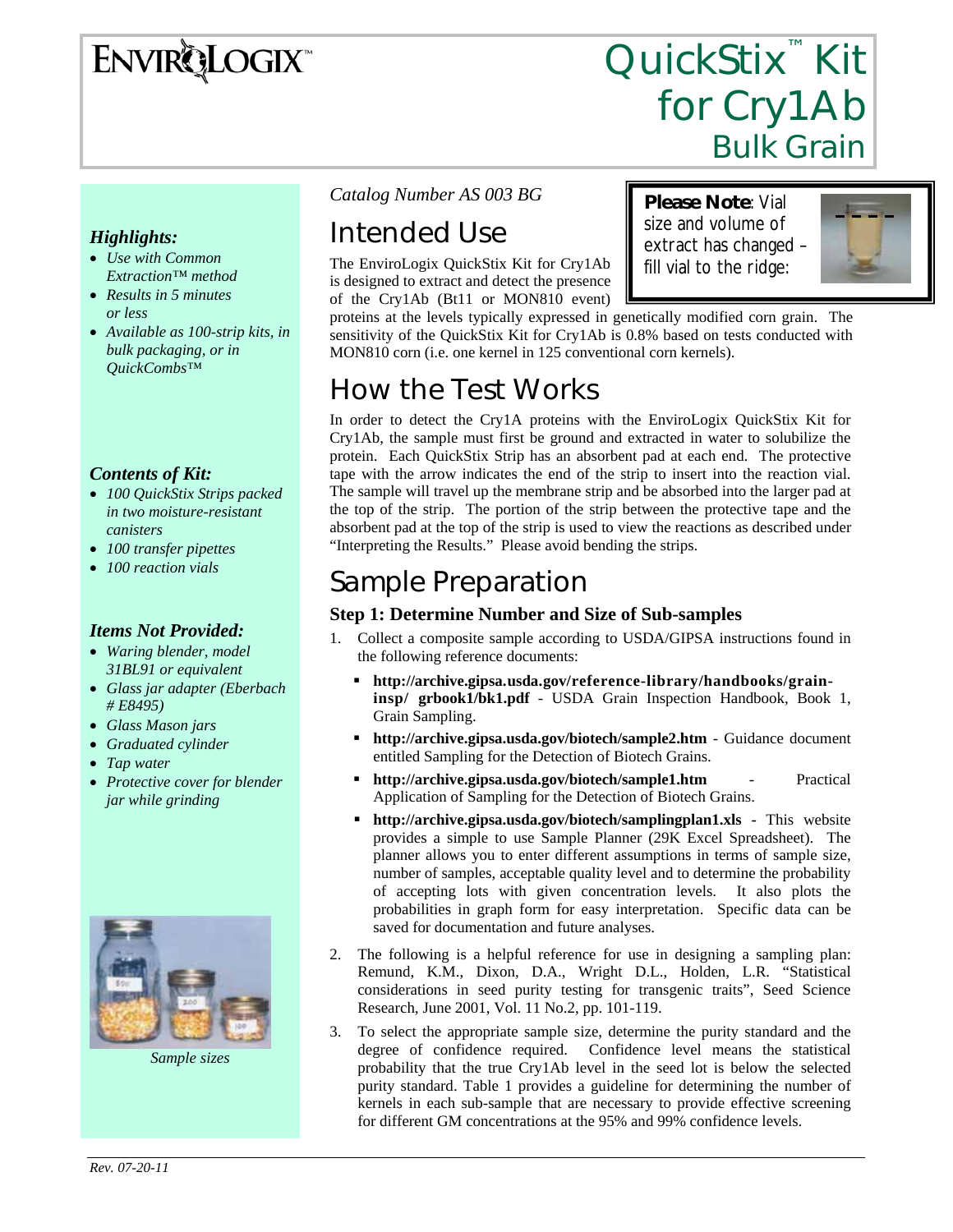#### QuickStix Kit for Cry1Ab Bulk Grain Page 2 of 4







*Shake, wetting entire sample* 



*Avoid pulling up particles when drawing sample* 



*Fill vial to ridge with extract* 

|  |  | Table 1 – Corn - Number of 125 kernel sub-samples required |
|--|--|------------------------------------------------------------|
|--|--|------------------------------------------------------------|

| Confidence Level (%) | Cry 1Ab Screening Level |    |               |      |
|----------------------|-------------------------|----|---------------|------|
|                      | 5%                      | 2% | $\frac{0}{6}$ | 0.5% |
| 95%                  |                         |    |               |      |
|                      |                         |    |               |      |

*Note: Screening corn at a 0.5% Cry1Ab concentration level, with 95% confidence, would require testing 5 sub-samples of 125 kernels with all sub-samples negative.* 

For other sampling scenarios or different screening or confidence levels, refer to the USDA/GIPSA Excel spreadsheet described under Step 1 above, or call EnviroLogix Technical Support for assistance.

#### **Step 2: Determine Sub-sample Weight, Jar Size and Grind Times**

- 1. Determine average weight of individual grain to be tested (weigh 100 seeds, divide by 100).
- 2. Calculate the weight of the number of grains to be tested (Number of grains X Average Weight/Grain). Table 2 lists the guidelines for jar size and grinding time according to sample weight.

#### **Table 2**

| Commodity | Sample Weight (g) | Jar Size $(oz.)$ | Grind Time (sec.) |
|-----------|-------------------|------------------|-------------------|
| `orn      | $10-25$           |                  |                   |
|           | $25 - 65$         |                  |                   |

3. Choose an appropriate jar size for your sample based upon Table 2 above.

#### **Step 3: Prepare the Sample**

- 1. Weigh sample into the appropriate size glass Mason jar.
- 2. Put protective cover over the jar attached to the blender.
- 3. Grind sample with a Waring blender (or equivalent) and jar adapter on high speed for specified grinding time or until all whole grains are broken.
- 4. Add the volume of tap water calculated by the formula at left. *For example: If testing 100 kernels with an average weight of 0.25g: (100 x 0.25)=25g x 1.5=38mL water.*
- 5. Cap the jar and shake vigorously for at least 30 seconds, or longer if needed, to thoroughly wet all of the corn in the sample. Sample will begin to settle immediately and liquid can be drawn off at that time.
- 6. Draw up liquid portion from above the settled sample and dispense extract into reaction vial until it is filled (this will take 2-3 transfers). Avoid pulling up particles. Allow extract to settle in the reaction vial for 30 seconds before adding a test strip.
- 7. To prevent cross-contamination, thoroughly clean blender parts and jars to remove dust and residue prior to preparation of a second sample. Use a new transfer pipette and reaction vial for each sample.

### How to Run the QuickStix Strip Test

- 1. Allow refrigerated canisters to come to room temperature before opening. Remove the QuickStix Strips to be used. Avoid bending the strips. Reseal the canister immediately.
- 2. Place the strip into the reaction vial. The sample will travel up the strip. Reaction vials will stand on their own or may be inserted into the cardboard racks provided.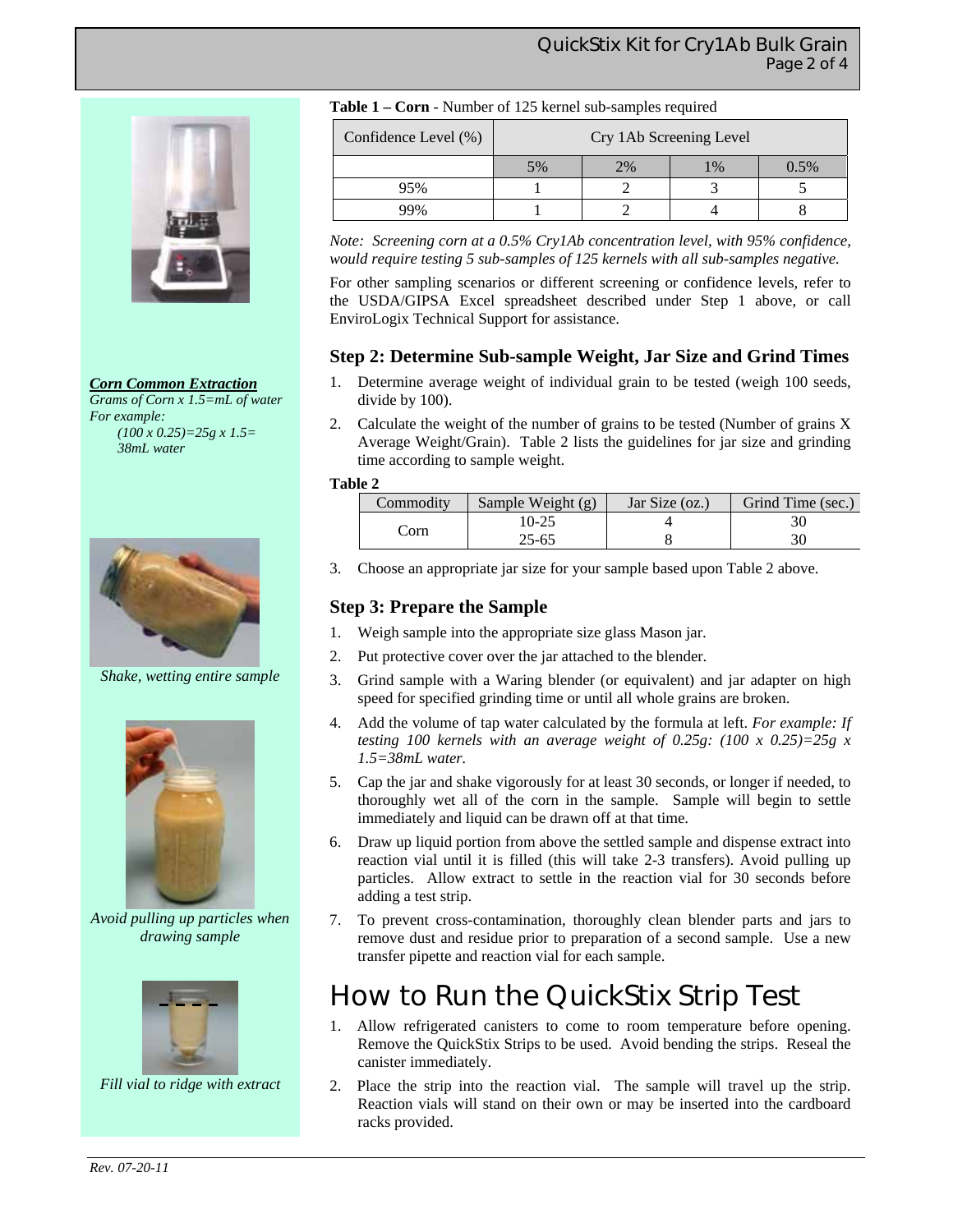#### QuickStix Kit for Cry1Ab Bulk Grain Page 3 of 4





*Any clearly discernable pink Test Line is considered positive* 



- 3. Allow the strip to develop for 5 minutes before making final assay interpretations. Positive sample results may become obvious much more quickly.
- 4. To retain the strip, cut off and discard the bottom section of the strip covered by the arrow tape.

**NOTE: Use extreme caution to prevent sample-to-sample crosscontamination with grain, fluids, or disposables.** 

### Interpreting the Results

Development of the Control Line within 5 minutes indicates that the strip has functioned properly. Any strip that does not develop a Control Line should be discarded, and the sample re-tested using another strip.

If the extract is from a sample containing 0.8% Cry 1Ab-modified corn, a second line (Test Line) will develop on the membrane strip between the Control Line and the protective tape. *The results should be interpreted as positive for Cry1Ab protein expression.*

Control Line **Test Line** Cut Here

If the extract is from a negative sample, the strip will only show the control line.

### Kit Storage

QuickStix can be stored at room temperature, or refrigerated for a longer shelf life. Note the shelf life on the kit box for each storage temperature. The kit may be used in field applications; however, prolonged exposure to high temperatures may adversely affect the test results. Do not open the desiccated canister until ready to use the test strips.**.** 

### Precautions and Notes

- This kit is designed to screen for presence or absence only, and is not meant to be quantitative.
- This product is currently not applicable for use in any other crop or in leaf or individual seed testing.
- As with all tests, it is recommended that results be confirmed results by an alternate method if necessary.
- The assay has been optimized to be used with the protocol provided in the kit. Deviation from this protocol may invalidate the results of the test.
- The results generated through the proper use of this diagnostic tool reflect the condition of the working sample directly tested. Extrapolation as to the condition of the originating lot, from which the working sample was derived, should be based on sound sampling procedures and statistical calculations which address random sampling effects, non-random seed lot sampling effects and assay system uncertainty. A negative result obtained when properly testing the working sample does not necessarily mean the originating lot is entirely negative for the analyte or protein in question.
- Warning: a strong positive result may safely be interpreted in as little as 2 minutes after sample addition. It is not safe to interpret weak positive or negative results prior to 5 minutes.
- DO NOT leave in direct sunlight or in vehicle. Protect all components from hot or cold extremes of temperature when not in use.

*Rev. 07-20-11*